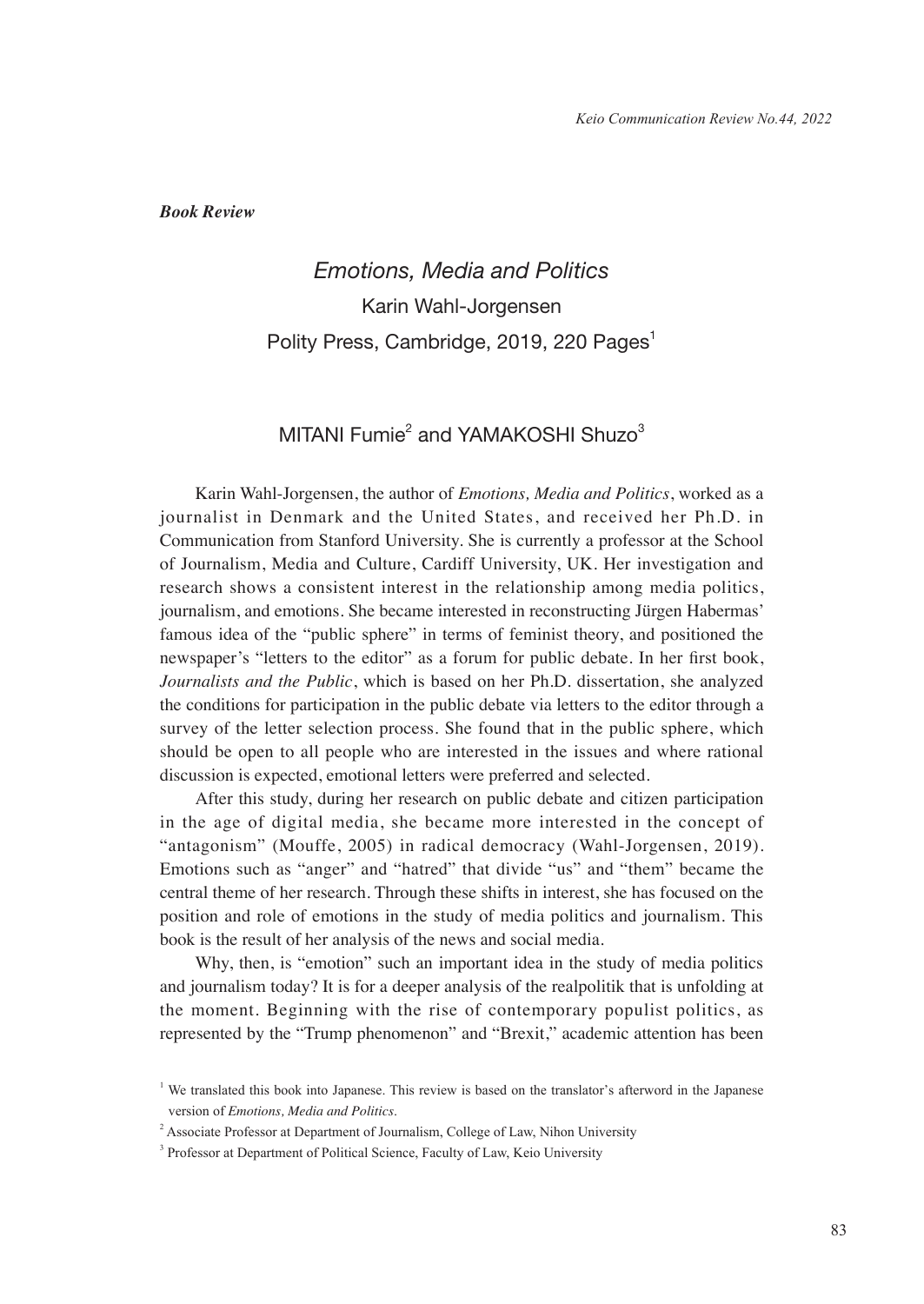drawn to the "anger" expressed and represented in a wide range of political phenomena, including social movements like "#MeToo" and "Black Lives Matter." In conjunction with the post-truth situation, media plays a central role in these political phenomena. Social media diffuses the emotions of populists and participants through hashtag activism. A series of events is widely shared in society through mainstream news media with participant's emotions. However, it may also include the anger and distrust that populist politicians and social media users often direct at not only existing political/social order, but also mainstream media. In any case, the "politics of emotion" through media is attracting attention, and its mechanisms and functions are being considered.

On the other hand, in terms of tackling the analysis of "emotions," the study of media politics, especially the relationship between news media, including journalism, and politics, is one of the most lagging areas in social science. As for social science as a whole, the research trend that places emotions at the center of analysis has grown in depth over the past few decades. Sociology has been at the center of this trend till date. The sociology of emotions, represented by Arlie Hochschild's prominent research *The Managed Heart*, which is often mentioned in this book, has developed while involving other social science fields such as political science and anthropology (Okahara, Yamada, Yasukawa & Ishikawa, 1997:3).

Although analysis of "emotions" in social science has developed, the study of media politics and journalism has not regarded "emotions" as important. This is in contrast to cultural studies, which were among the first to respond to this trend, and have been engaged in their research in response to the recent "affective turn" (cf. Ito, 2017, 2018).

The reasons for the lack of analysis of "emotions" are detailed in this book. First, due to the influence of Habermas' concept of the public sphere, there has been an implicit assumption in the study of media politics and journalism that sees "emotion" and "rationality" as dichotomous, and values the latter as desirable in a democracy. Secondly, there was a dominant principle or philosophy of objective journalism that events can and should be represented "objectively." These have functioned to make emotions irrelevant or invisible in these fields. However, against the backdrop of today's eruption of "politics of emotion," there is a growing demand to tackle the analysis of "emotions" in the study of media politics and journalism.

The outline of this book can be summarized as follows.

Introduction and Chapters 1 to 3 examine the perspectives and concepts for analyzing emotions in news. The Introduction and Chapter 1 discuss why emotions are important for media and politics. Referring to trends in the study of emotions in humanities and social sciences, the significance of focusing on media, especially the news, is demonstrated. It clarifies the processes by which emotions are constructed, socially contested, or shared, and their political consequences. Chapter 2 examines how emotions are embedded in journalistic practices or represented in news texts,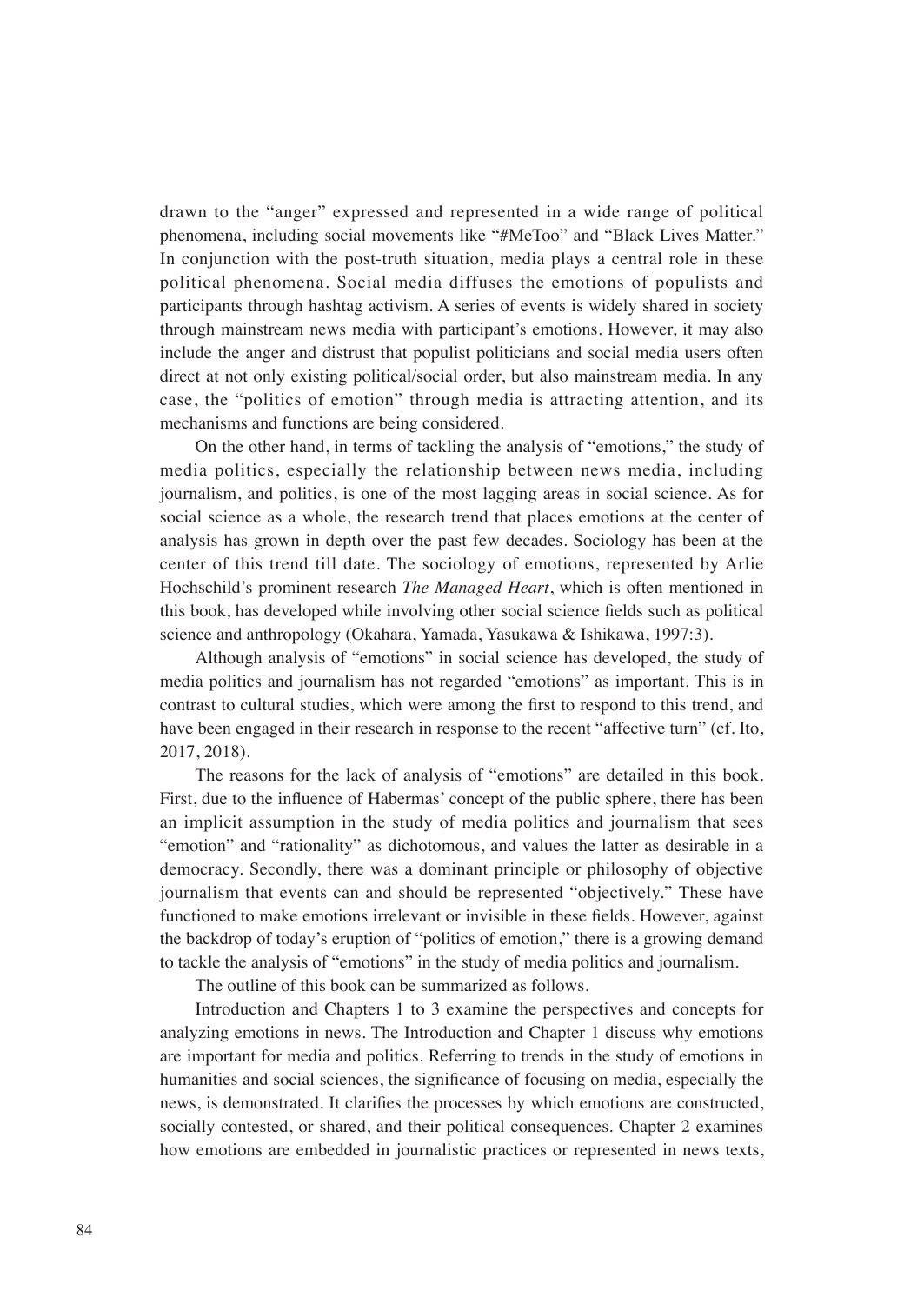using the concepts of "strategic ritual" and "emotional labor" as clues (Tuchman, 1972; Hochschild, 1983). In Chapter 3, she discusses how personal narratives have become more authentic and empathetic, using several media representations as examples.

Based on these perspectives and concepts, Chapters 4 to 7 focus on the contemporary aspects of media politics. Chapters 4 and 5 focus on anger as an emotion, showing that anger, as represented in the media, is not always considered "irrational" and is often justified. On the other hand, the media coverage of the "Trump phenomenon" includes more expressions of "anger" than ever before. By expressing anger, Donald Trump appeals to a wider range of supporters through the media. She also points out that this expression of anger has been made possible by the transformation of the "emotional regime" of political society as a whole (Reddy, 2001). In addition to these expressions of anger, Chapter 6 focuses on "love," a positive emotion. Here, the actual and potential political involvement of audiences and social media users is discussed based on the study of fan culture. Chapter 7 points out that the architecture of social media is behind the spread of such emotions like anger and love through these platforms. In addition, social media companies have designed their systems to promote people's positive emotions to earn profits, and the chapter discusses the consequences of this on people's political participation and political debates.

As mentioned above, this book persuasively argues why it is important for the study of media politics and journalism to examine "emotions." It is characterized, first, by the presentation of diverse findings not only from the "Trump phenomenon" and hashtag activism, but also through extensive case studies ranging from Pulitzer Prize-winning articles to social media. Second, the book utilizes interesting analytical concepts and strategies in each case study, such as "angry populism," "strategic ritual of emotionality," or "emotional management through social media architecture."

Needless to say, this book is a starting point for the study of media politics and journalism on emotions, not an endpoint. Further empirical analysis should be conducted in this area. Analytical concepts and theories will also need to be deepened in consideration. For example, the framework presented in this book is useful in analyzing the media discourse surrounding the Covid-19 pandemic. During the pandemic, there was fear and anger about the disease in many countries, including Japan. It is necessary to examine how these fear and anger were expressed in the media and how media played a role in spreading these emotions in society. In many other events and incidents, various emotions are expressed in media and widely shared through coverages. Thus, the framework can be used for analyzing a wide range of cases, from the local to the international, and it can be said to have presented an important framework in the research field of media politics, and journalism.